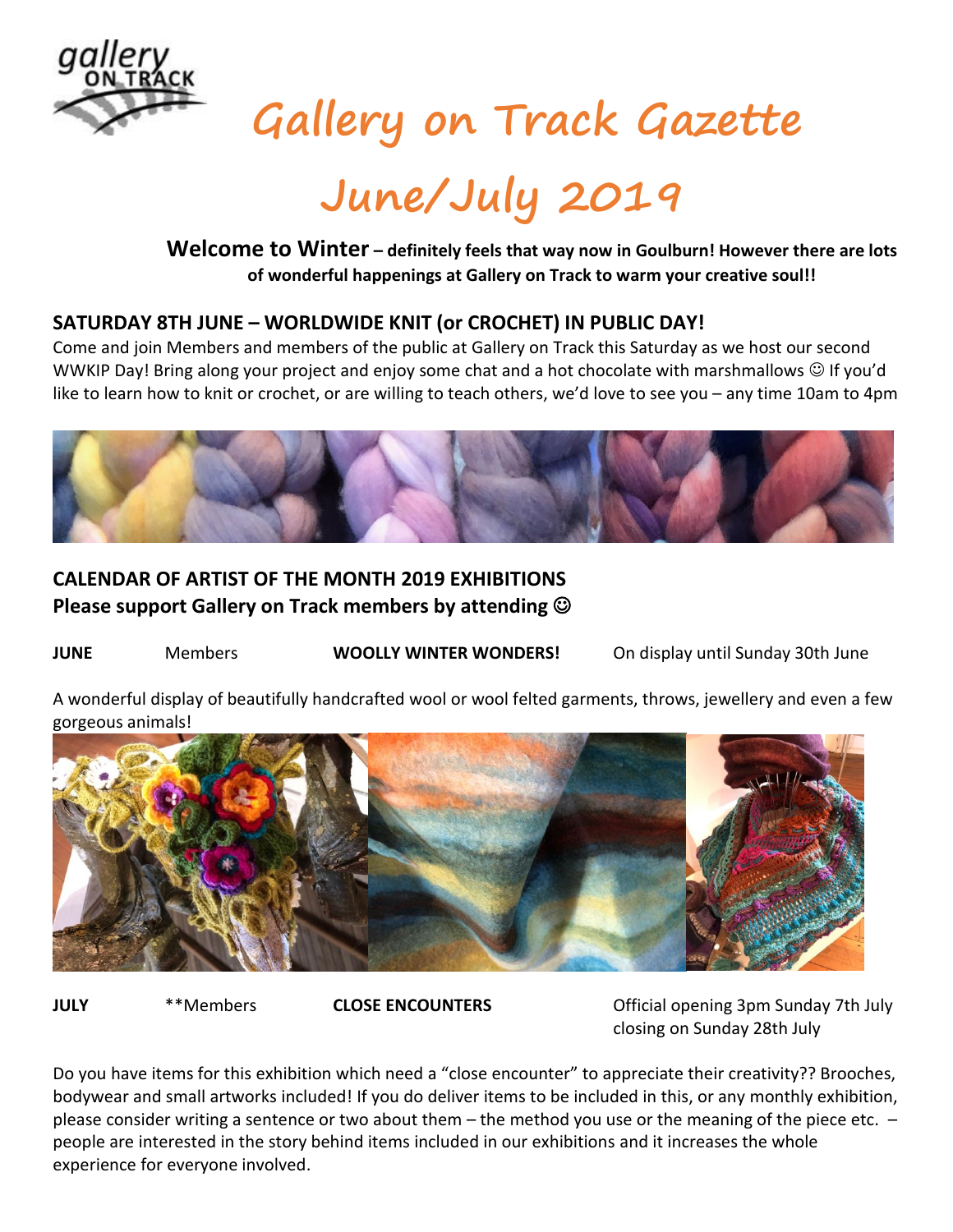# **Calendar of Monthly Exhibitions continued:**

| August          | **Members                    | Denim Do-Overs - recycled denim items - Viewer's Choice Prize |
|-----------------|------------------------------|---------------------------------------------------------------|
| September       | C Brunton & I Abou-Zolof     | <b>Photography</b> – African Animals                          |
| <b>October</b>  | **Members                    | <b>Steampunk Style</b>                                        |
| <b>November</b> | Carolyn Greig                | The Eyes Have It                                              |
| Dec/Jan         | <b>Workshop Participants</b> | Items created during 2019 Workshop Classes                    |

\*\* **Heads up for Members** on these forthcoming Exhibitions: The exhibitions being planned for July, August and October are relying on our members to create wonderful items which will be suitable for display and/or sale and together will form an exciting and varied exhibition. These displays are a great way for members to get more involved with the Gallery and put their creative minds to work on producing items in their particular art or craft. We look forward to seeing the results!

**A REMINDER THAT ANY MONTHLY EXHIBITION ITEMS WHICH ARE TO BE OFFERED FOR SALE NEED TO BE AT THE GALLERY FOR BARCODING ETC. TWO WEEKS BEFORE THE OPENING DATE OF THE APPLICABLE MONTHLY EXHIBITION.** Also a reminder that wearable garments are required to have a label detailing washing/handling instructions.

Publicity for all of our monthly displays is placed on our Facebook page as well as a Goulburn Weekly ad the week before the official opening date. Information is also placed on the Goulburn Visitor Centre and local radio websites. Flyers etc. are produced by the artist/s if it's an individual exhibition and sometimes by the Gallery for member displays.

When you are next at the Gallery, it would be most helpful and appreciated if members could collect 10 to 20 of the Gallery's flyers and do a letterbox drop in the vicinity of their homes. Every little effort to publicise the Gallery is worthwhile and helps to grow people's awareness of who, what and where the Gallery is so please help by spreading the word – all members benefit!

## **REMINDER!! MEMBERSHIP RENEWALS ARE DUE BY 30TH JUNE –** You can

download a copy from the website [www.goulburnontrack.org](http://www.goulburnontrack.org/) or pick up a hard copy at the Gallery.

## **YARNBOMBING AROUND GOULBURN!!**

We have again yarnbombed a few places around Goulburn's CBD for the month of June to garner some publicity for the Gallery as well as brightening up the winter days! Keep your peepers open for several different sites  $\odot$